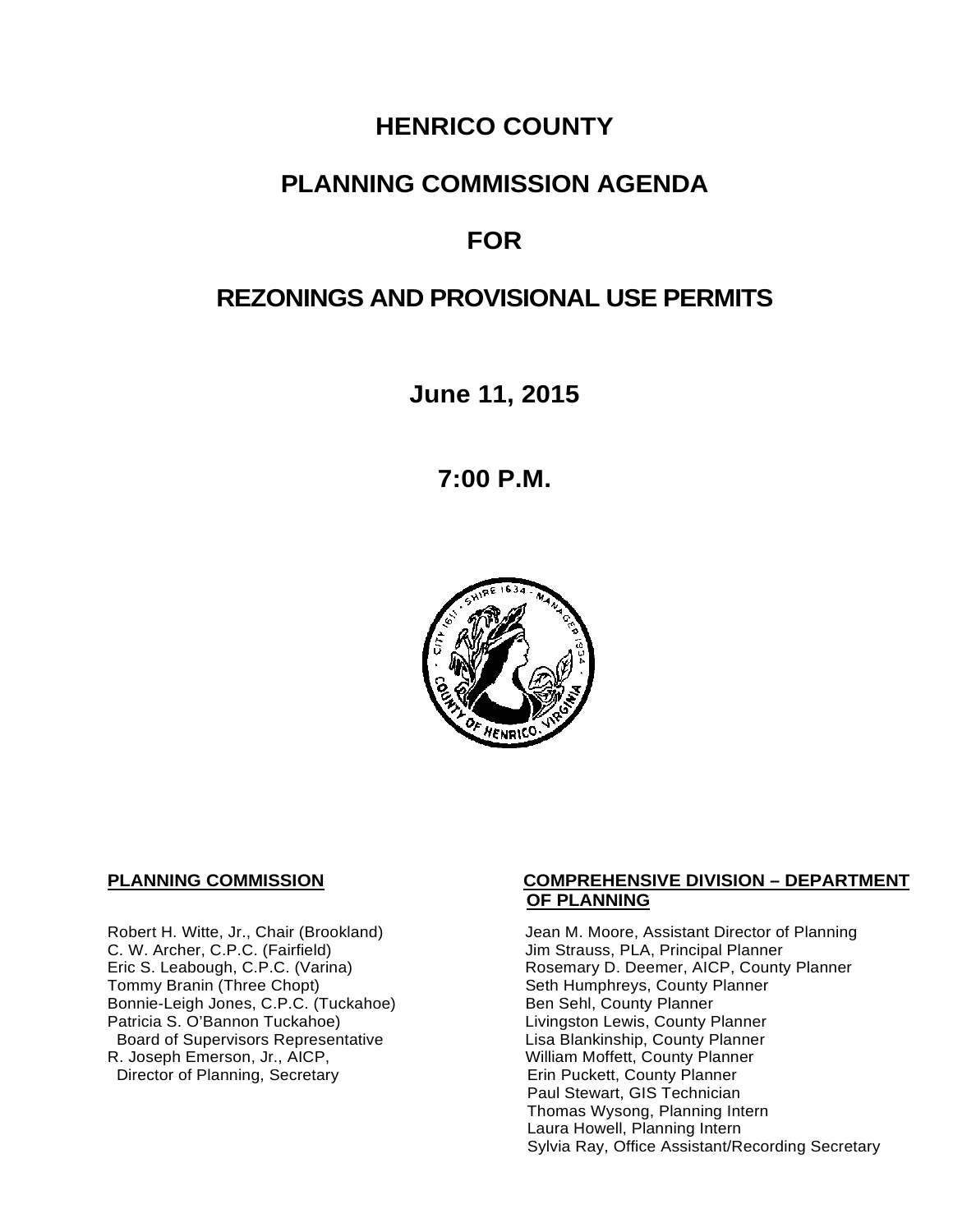#### **PLANNING COMMISSION REZONING MEETING FINAL AGENDA JUNE 11, 2015**

**BEGINNING AT 7:00 P.M.**

**WELCOME:**

**PLEDGE OF ALLEGIANCE:**

**RECOGNITION OF NEWS MEDIA:**

**CALL TO ORDER:**

**REQUESTS FOR WITHDRAWALS AND DEFERRALS: (1); (2)**

**REQUESTS FOR EXPEDITED ITEMS: (1)**

**CASES TO BE HEARD: (2)**

#### **TUCKAHOE:**

**REZ2015-00015 Steven W. Blaine, Esq. for MCAP West End LLC:** Request to amend proffered conditions accepted with rezoning case C-12C-12 on part of Parcel 749-754-2538 located on the west line of Gaskins Road approximately 765 feet south of its intersection with Three Chopt Road. The applicant proposes to amend Proffers related to density, and building elevations and materials. The existing zoning is R-6C General Residence District (Conditional). The 2026 Comprehensive Plan recommends Urban Residential, density should range from 3.4 to 6.8 units per acre, and Environmental Protection Area. **Staff – Lisa Blankinship (Expedited Agenda Requested)**

**Recommended for Approval**

#### **BROOKLAND:**

#### *(Deferred from the January 15, 2015 Meeting)*

**PUP2014-00001 Malachi M. Mills for Bobby Marchetti:** Request for a Provisional Use Permit under Sections 24-58.2(d), 24-120 and 24-122.1 of Chapter 24 of the County Code in order to allow outdoor dining for a proposed restaurant on part of Parcel 768-757-2032 located 95' east of the east line of Hungary Spring Road approximately 1,025' south of its intersection with Staples Mill Road (U.S. Route 33). The existing zoning is B-2C Business District (Conditional). The 2026 Comprehensive Plan recommends Commercial Concentration and Office. **Staff – Lisa Blankinship (Deferral Requested to the September 10, 2015 Meeting) Deferred to the September 10, 2015 Meeting**

**June 12, 2015**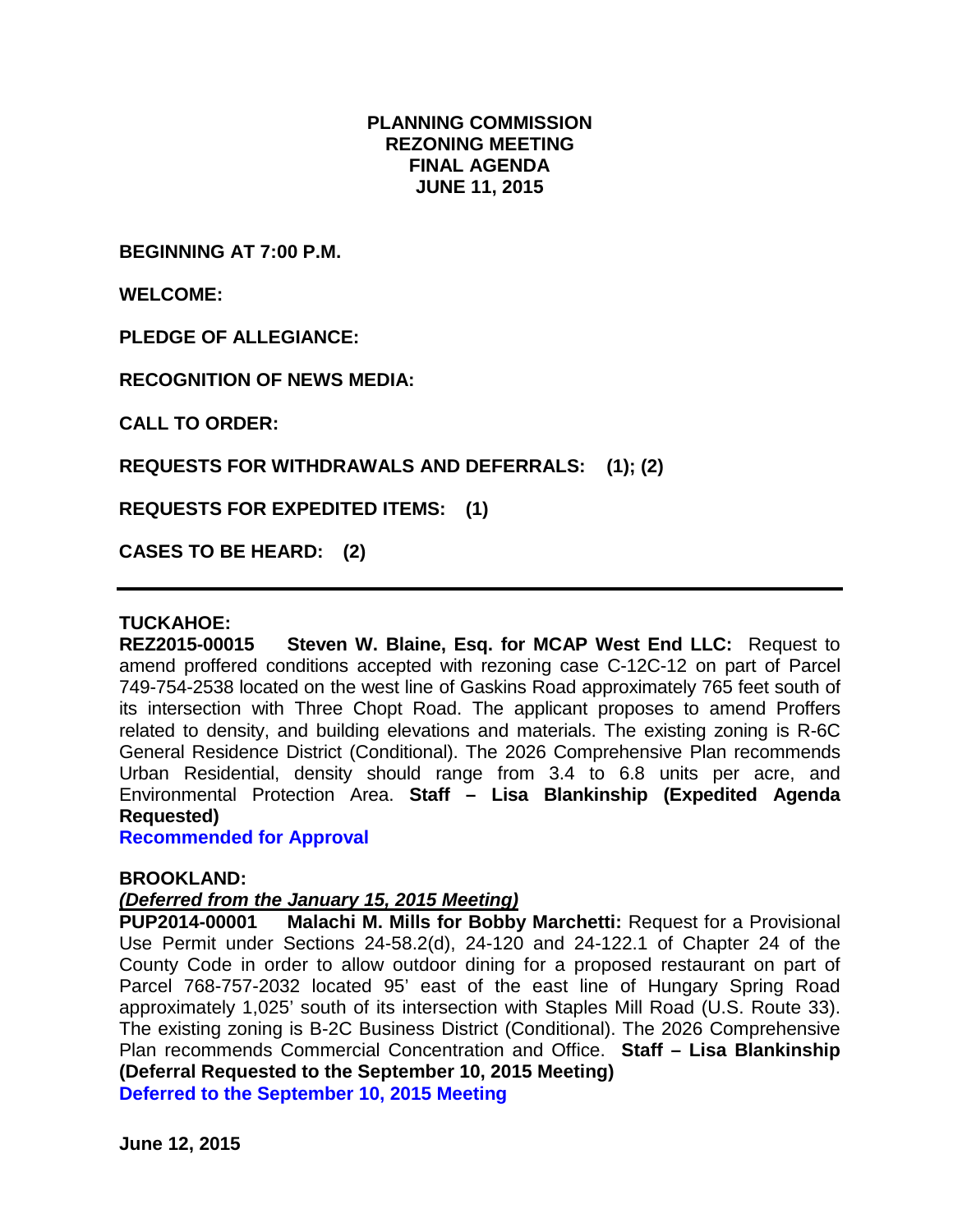# *(Deferred from the May 14, 2015 Meeting)*

**Harry Snipes:** Request to amend proffered conditions accepted with rezoning case C-14C-06 on Parcel 759-765-0133 located on the south line of Nuckols Road at its intersection with Francistown Road. The applicant proposes to amend proffers to increase the density from 36 to 37 lots, and require 50% of all homes to have side or rear loaded garages. The existing zoning is R-3C One-Family Residence District (Conditional). The 2026 Comprehensive Plan recommends Suburban Residential 2, density should not exceed 3.4 units per acre. **Staff – Livingston Lewis**

**Recommended for Approval**

#### **VARINA:**

**REZ2015-00016 Michael and Angela Kelly:** Request to conditionally rezone from A-1 Agricultural District to R-2AC One-Family Residence District (Conditional) Parcel 823-696-3910 containing 3.955 acres located on the northwest line of Henry Ward Boulevard approximately 490' north of Darbytown Road. The applicant proposes a single family development. The R-2A District allows a minimum lot area of 13,500 square feet and a gross density of 3.22 units per acre. The use will be controlled by zoning ordinance regulations and proffered conditions. The 2026 Comprehensive Plan recommends Suburban Residential 1, density should not exceed 2.4 units per acre. The site is located in the Airport Safety Overlay District. **Staff – Ben Sehl (Deferral Requested to the July 9, 2015 Meeting)**

**Deferred to the July 9, 2015 Meeting**

#### **FAIRFIELD:**

None.

#### **THREE CHOPT:**

#### *(Deferred from the May 14, 2015 Meeting)*

**REZ2015-00014 James W. Theobald for HHH Land, LLC:** Request to rezone from A-1 Agricultural District to R-5AC General Residence District (Conditional) and RTHC Residential Townhouse District (Conditional) part of Parcel 749-771-6494 containing 63.409 acres (44.203 acres proposed for R-5AC and 19.206 acres proposed for RTHC) located on the east line of Nuckols Road approximately 800' southeast of its intersection with Opaca Lane. The applicant proposes no more than 130 single family detached homes on zero lot lines and no more than 110 attached townhomes. The R-5A District allows a maximum density of six (6) units per acre and the RTH District allows a maximum density of nine (9) units per acre. The uses will be controlled by zoning ordinance regulations and proffered conditions. The 2026 Comprehensive Plan recommends Office and Environmental Protection Area. **Staff – Seth Humphreys** 

**Recommended for Approval**